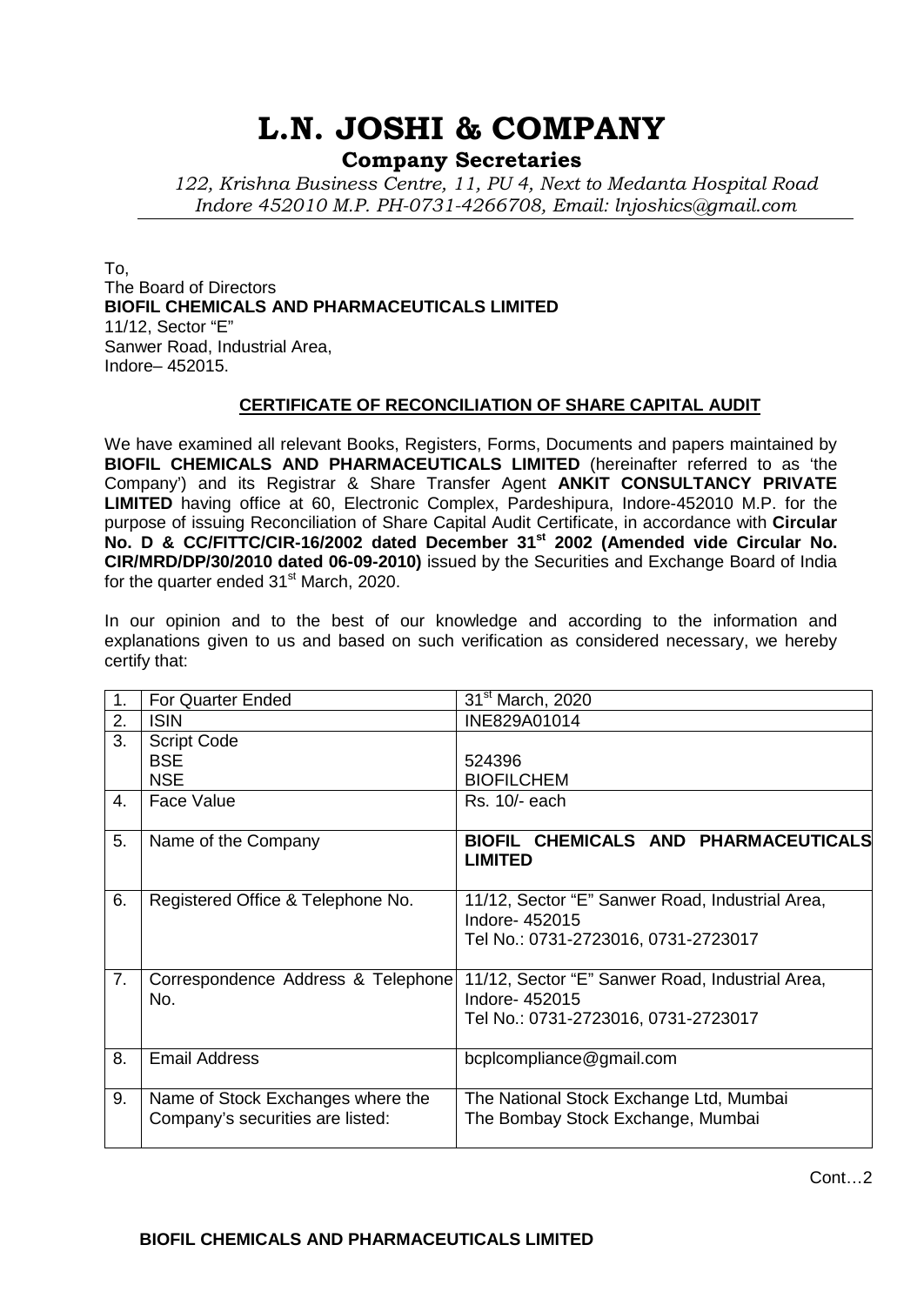| 10              | Issued Capital (in Rs.)               | <b>Number of Shares</b> | % of Total Issued Capital |
|-----------------|---------------------------------------|-------------------------|---------------------------|
|                 | Rs. 162738000/-                       | 16273800                | 100                       |
| 11              | Listed Capital (Exchange wise)        |                         |                           |
|                 | (As per Company's record)             |                         |                           |
|                 | The National Stock Exchange, Mumbai   | 16273800                | 100%                      |
|                 | The Mumbai Stock Exchange, Mumbai     | 16273800                | 100%                      |
| 12 <sup>2</sup> | Held in dematerialized form in CDSL   | 12471661                | 76.64%                    |
| 13              | Held in dematerialized form in NSDL   | 2706329                 | 16.63%                    |
| 14              | Physical                              | 1095810                 | 6.73%                     |
| 15 <sub>1</sub> | <b>Total No. of Shares (12+13+14)</b> | 16273800                | 100%                      |

| 16    | Reasons for difference if      | any, | Nil | Nil |
|-------|--------------------------------|------|-----|-----|
| (i)   | between (10&11)                |      |     |     |
| (ii)  | Reasons for difference if any, |      | Nil | Nil |
|       | between (10&15)                |      |     |     |
| (iii) | Reasons for difference if any, |      | Nil | Nil |
|       | between (11&15)                |      |     |     |

17. There is no change in share capital during the quarter ended  $31<sup>st</sup>$  March, 2020.

18. Register of Members is updated (yes/no) **YES (maintained by R&STA)** if not updated up to which date

19. Reference of previous quarter with regard to excess dematerialized shares, if any, **N.A.**

20. Has the Company resolved the matter mentioned in point No.19 above in the Current quarter? if not reason why ? **N.A.** 

21. All the dematerialization and rematerialization requests received during the quarter ended 31<sup>st</sup> March, 2020 have been duly confirmed within 21 days.

22. As on the date of this certificate, there are no cases of demate request received during the quarter ended  $31<sup>st</sup>$  March, 2020 pending for confirmation beyond 21 days

23. Name, Telephone & Fax No. of the Compliance officer of the Company:

**Ms.Shikha Khilwani, Company Secretary and Compliance officer**  Membership number: A43203 11/12, Sector "E" Sanwer Road, Industrial Area, Indore–452015 Email: bcplcompliance@gmail.com PH: 0731-2426718

24. Name Address Tel. & Fax No. Registration No. of the Secretarial Auditor.

L.N.Joshi & Company Company Secretaries 122 Krishna Business Centre 11, PU -4, Next to Medanta Hospital Rasoma Sqaure Indore-452010 M.P. PH 0731-4266708 Email: lnjoshics@gmail.com C.P. No. 4216 M.No.5201

Cont<sup>3</sup>